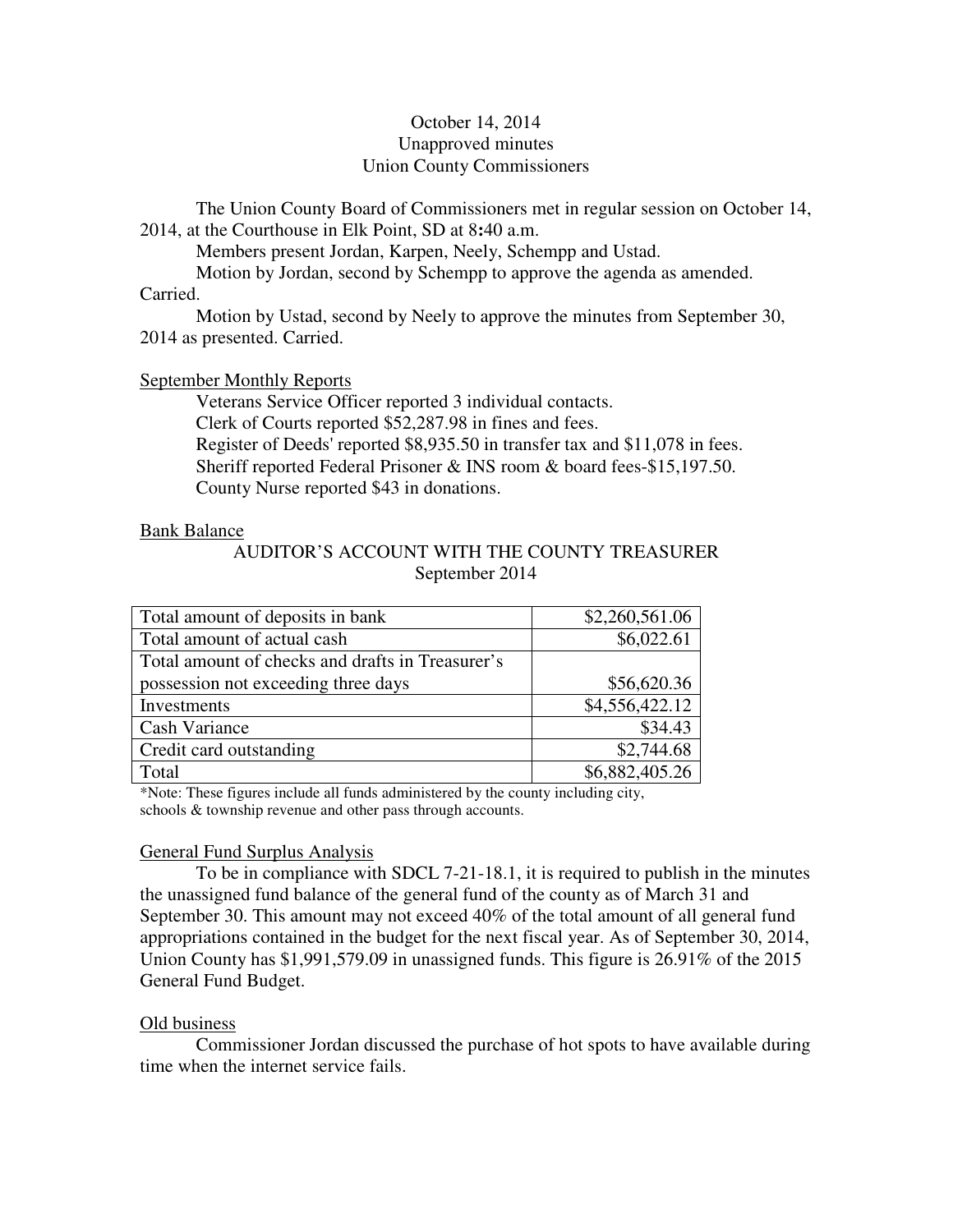#### Department Head Meetings

 The following department heads met with the board for monthly reports: Zoning Director Henze, DOE Steckelberg and Supt. of buildings and grounds Sexton.

#### Recess

Chairman declared a recess from 9:20 to 9:29.

# Executive Session

 Motion by Schempp, second by Ustad to enter executive session at 9:29 to discuss legal matters. Chairman declared the board out of executive session at 9:40.

## **Highway**

PWA Roggow met with the board to discuss various matters.

 Motion by Jordan, second by Ustad to enter agreement with SDDOT for installation of highway-rail crossing signals and rehab of the crossing surface on CR #9  $(325<sup>th</sup>$  Ave). Total project cost estimated at \$292,000 with Union County responsible for 10%.(PP 6285(06), Union County, PCN 04P4**)**Motion carried.

 Motion by Jordan, second by Neely to move forward with the letter of intent to work with other entities for annual maintenance fees of the Big Sioux River gauges and installation of the gauges. Carried.

## Recess

Chairman declared a recess from 10:07 to 10:13.

# New Business

 Commissioner Ustad will be sitting on the panel to interview individuals on October 22 for the position of 4-H advisor.

# Beresford City

 Attorney Frieberg, Mayor Fedderson and City Administrator Zeimetz met with the board to discuss and propose that certain tax deed properties be transferred to the Beresford Housing and Development Commission. Treasurer Hertel present for the meeting.

# Executive Session

 Motion by Jordan, second by Schempp to enter executive session to discuss legal matters at 10:40. Carried. Chairman declared the board out of executive session at 10:45.

# Sheriff

 Sheriff Limoges and 911 Judy Oberg met with the board to discuss the funding for the PSAP. Limoges questioned the amount of projected revenue from the 911 surcharge received from the state. The board explained that the budget for 2015 was set and that if the revenue exceeded what the board projected in the budget, those funds stay in the 911 fund and can be used to fund expenditures through the process of supplementing the budget.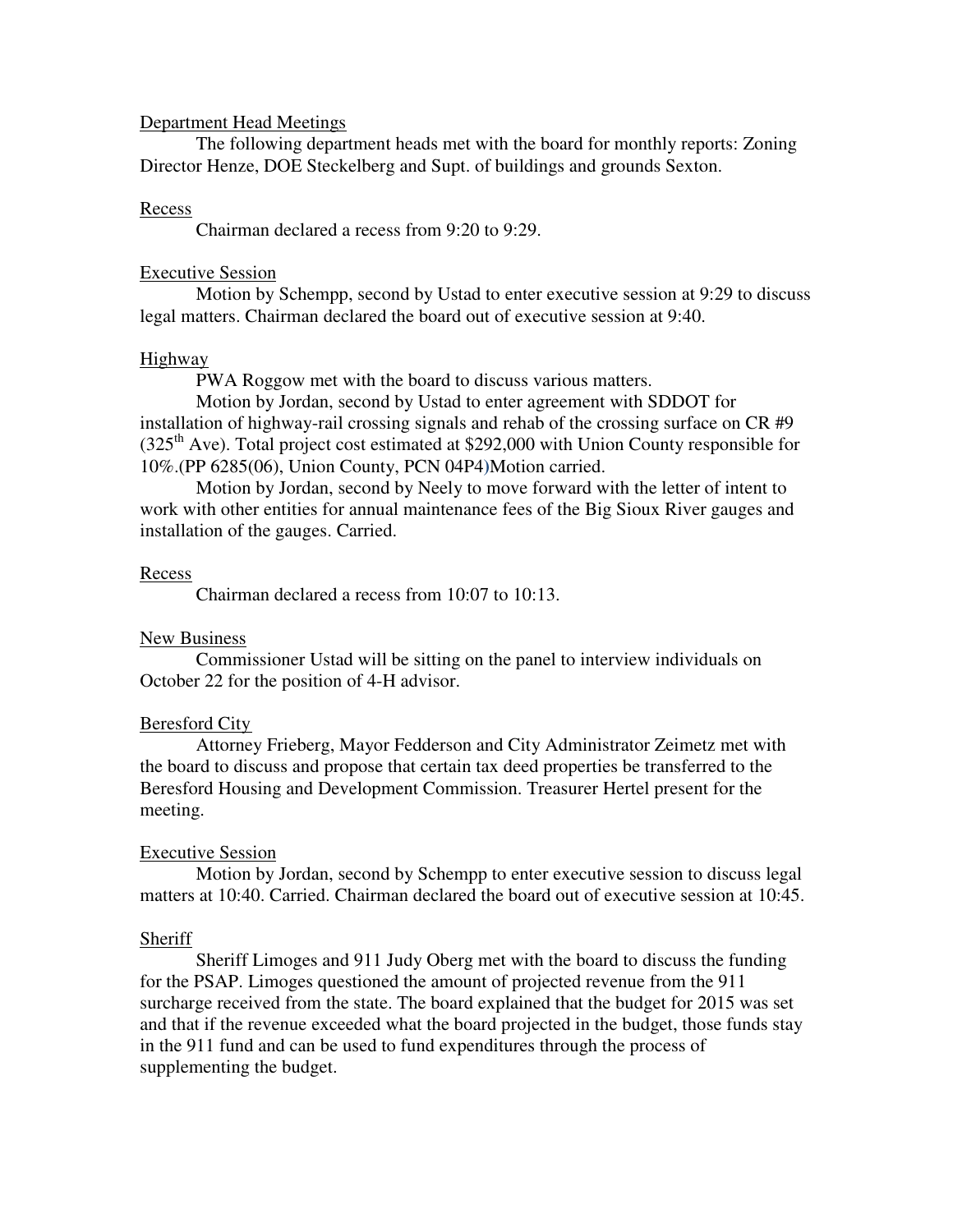#### Nuisance Property

 Jeff Potratz met with the board to discuss complaints of nuisance on his property. Zoning Director Henze was present for discussion. Potratz told the board that the DENR and Corp of Engineers indicated nothing was improper with his property and he would provide the paperwork from those entities confirming this. The board asked that he provide this information to Planning Director Henze.

#### SIMPCO

 Commissioner Jordan shared information from SIMPCO regarding projections on flood water, annual runoff above Sioux City, Iowa and discussion about pushing back on the US Fish and Wildlife plan to return the Missouri River area to its original state.

#### Claims

 Motion by Jordan, second by Ustad to approve the following claims. Carried. The following claims have been audited, approved and warrants drawn on the same: Bi-Weekly payroll for \$10-17-2014: Auditor \$182.00;Treasurer \$247.00; Election \$117.00; State's Attorney \$754.88; Public Building \$879.12; Register of Deeds \$373.24; Sheriff \$30,626.51; Nurse \$190.50; WIC \$323.85; Weed \$1,984.08; Highway \$23,445.74. Accurate Reporting (Transcripts) \$151.50; Alliance Communication (Util) \$188.66; Am San (Supp) \$122.92; Avera Mckennan Hospital (Care) \$626.00; Barkley Asphalt Paving (Supp) \$1,992.33; Beresford Municipal Telephone (Util) \$338.72; Beresford Republic (Legals) \$174.58; Bierschbach Equip (Clothing Allow) \$70.00; Campbell Supply (Repair/Supp) \$329.56; Century Link (Util) \$1,066.46; Certified Testing Svcs (Testing) \$438.00; Chesterman (Water) \$132.00; City of Alcester (Util) \$42.45; Country Estates Truck Repair (Repair) \$152.40; Crop Production Svc (Supp) \$54.97; Dakota Dunes NSC Times (Legals) \$97.07; Dakota Valley Baseball Assn (Supp) \$1,562.50; Dakotabilities (Allot) \$360.00; Diamond Mowers (Repair/Supp) \$1,053.86; Enventis (Util) \$245.40; Filter Care (Supp) \$324.50; Great Plains Psychological (Testing) \$1,942.50; Guarantee Oil (Supp) \$258.26; Hydraulic Sales (Repair) \$39.50; Iowa Office Supply (Maint) \$264.62; Jacks Uniform & Equip (Clothing Allow) \$128.85; Janitor Depot (Supp) \$365.04; Jensen Ins (Bond/Filing Fee) \$240.00; Jerry Miller (Mileage/Parking) \$21.03; Jim Hawk Truck Trailers (Repair) \$1,292.81; Jones Food Ctr (Supp) \$14.08; Katie Johnson PLLC (Pub def) \$2,406.71; Knife River (Asphalt Overlay) \$504,026.37; Knology (Util) \$33.01; Leader Courier (Legals) \$173.47; Lewis & Clark BHS (Care) \$160.00; LexisNexis (Supp) \$59.24; Matheson (Supp) \$362.37; Michael McGill (Pub Def) \$2,406.71; Midwest Wheel (Supp) \$73.56; Minnehaha Co Treasurer (Reimb MI) \$220.50; Muller Auto Parts (Supp) \$42.97; Myrl & Roys Paving (Supp) \$970.00; Noll Collection Svc (Collections) \$61.50; Northland Products (Supp) \$2,517.20; Ollie's Drive Inn (Jail Meals) \$9,174.95; Pedersen Machine (Repair) \$63.14; Pennington County Sheriff (Transport) \$126.75; Perkins Office Solutions (Rental) \$117.78; Peterson, Stuart, Rumpca & Rasmussen (Pub Def) \$7,411.53; Pioneer Drug (Drugs) \$391.98; Pyle Automotive (Maint) \$65.25; Ramada Mitchell (Lodging) \$180.00; Raymond K Roggow (Per Diem) \$9.00; Sam's Club (Supp) \$195.28; Scott Sexton (Mileage) \$111.00; SD Dept of Labor (Unemployment) \$2,424.00; SD Secretary Of State (Notary Fee) \$30.00; SDSA (Reg) \$150.00; Select Parts (Supp) \$220.00; Sheehan Mack Sales & Equip (Supp)